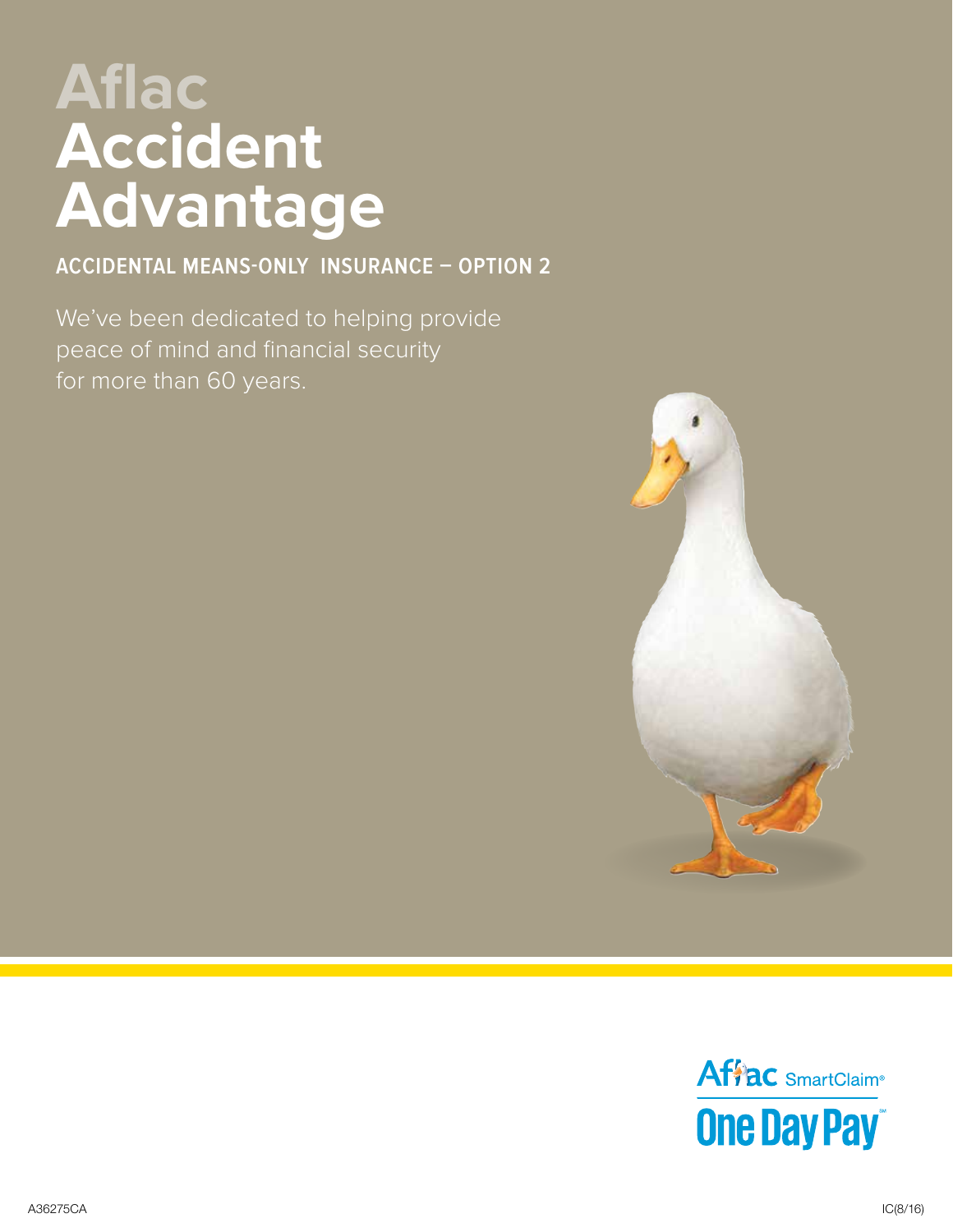Policy Series A36000



# **Be Prepared for Life's Unexpected Mishaps**

Accidents can happen at any time. You could suffer an accidental injury while you are working around the house or walking into work. Or your child may get injured at basketball practice. When an accident happens, it can be costly. Even with major medical insurance, there may be out-of-pocket expenses that you'll have to pay.

In the event of an unexpected injury, Aflac can help protect your personal finances. We provide individuals and families affordable insurance that helps with expenses that may not be covered by major medical insurance. Aflac pays cash benefits directly to you (unless you specify otherwise), so you can use the cash for anything you want. Which means uncovered medical expenses won't break the bank if you are injured.

And since we can process your claim quickly, Aflac helps give you the peace of mind knowing you can spend more time recovering and less time worrying about bills.

#### The facts say you need the protection of the Aflac Accident Advantage insurance policy:



**FACT NO. 2**

**\$5,600**

THE AVERAGE MEDICAL EXPENSES FOR AN ACCIDENTAL INJURY<sup>1</sup>

1Injury Facts, 2015 Edition, National Safety Council.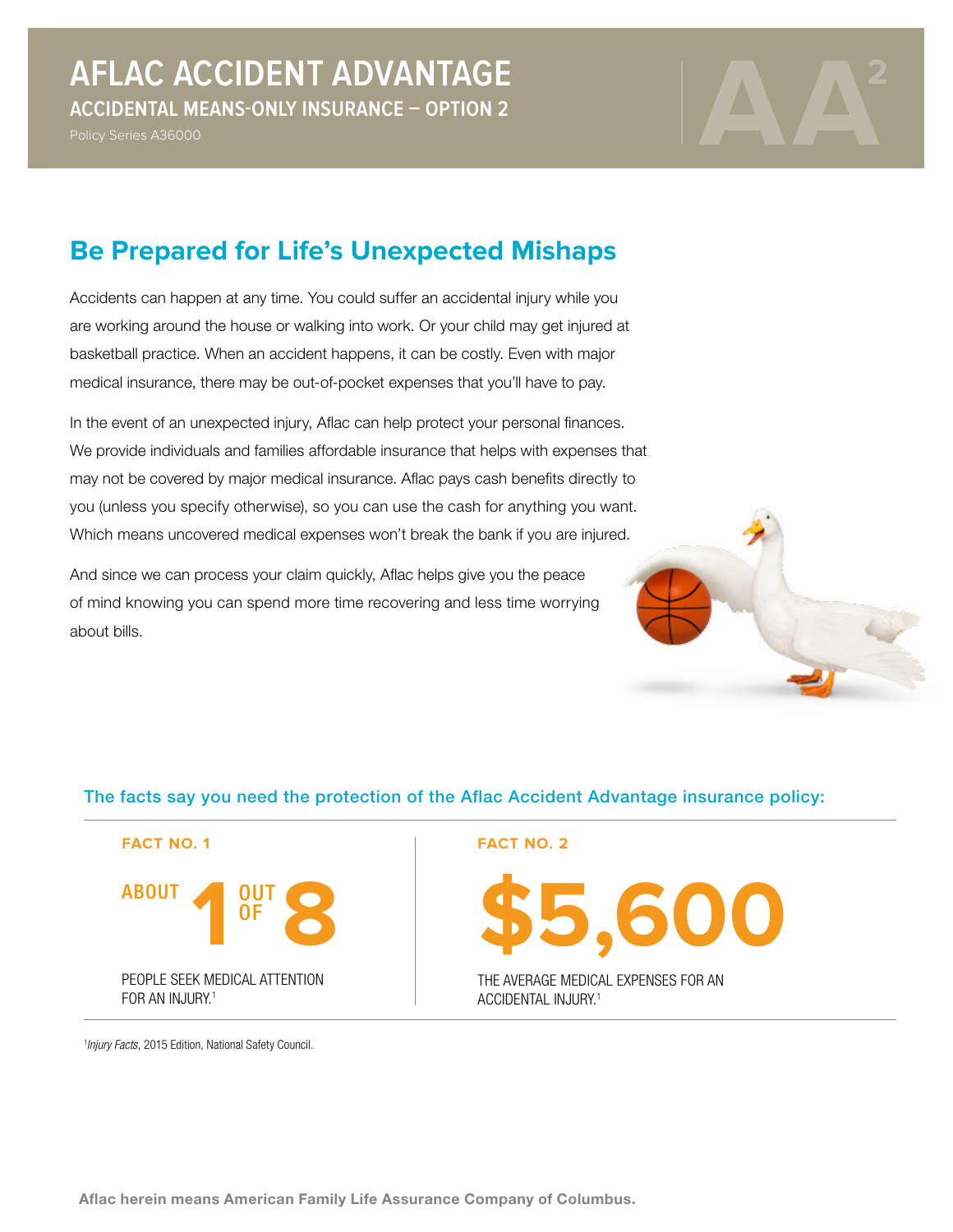# **Understand the difference Aflac can make in your financial security.**

Aflac pays cash benefits for covered accidental injuries directly to you, unless assigned. Your own peace of mind and the assurance that your family will have help financially are powerful reasons to consider Aflac.

The financial impact of an accident is often surprising. Most people have expenses after an accident they never thought of before. From out-of-pocket medical costs to a temporary loss of income, your finances may be strained. If you or a family member suffered an accidental injury, can your finances handle it?

#### **What does the Aflac Accident Advantage policy include?**

- Benefits payable for fractures, dislocations, lacerations, concussions, burns, emergency dental work, eye injuries, and surgical procedures.
- Benefits payable for initial treatment, X-rays, major diagnostic exams, and follow-up treatments.
- Benefits payable for physical, speech, and occupational therapy.
- Daily hospitalization benefits payable for hospital stays, and additional daily benefits paid for stays in a hospital intensive care unit.

#### **Why Aflac Accident Advantage may be the right choice for you:**

- No underwriting questions to answer<sup>2</sup>
- No coordination of benefits—we pay regardless of any other insurance you may have
- No network restrictions—you choose your own health care provider
- Portable—take the plan with you if you change jobs or retire
- 24-hour accident insurance

#### **How it works**



The above example is based on a scenario for the Aflac Accident Advantage – Option 2 that includes the following benefit conditions: Ambulance Benefit of \$150 (ground ambulance transportation); Accident Treatment Benefit of \$205 (hospital emergency room treatment with X-rays); Accident Specific-Sum Injuries Benefit of \$1,400 (fractured leg {femur}–open reduction under anesthesia); Initial Accident Hospitalization Benefit of \$1,000; Accident Hospital Confinement Benefit of \$200 (hospitalized for 1 day); Major Diagnostic and Imaging Exams Benefit of \$150 (CT scan); Appliances Benefit of \$250 (wheelchair); Therapy Benefit of \$225 (9 physical therapy treatments); Accident Follow-Up Treatment Benefit of \$150 (6 follow-up treatments); Family Support Benefit of \$20 (hospitalized for 1 day); Family Lodging Benefit of \$100 (hospital and motel/hotel more than 50 miles from residence); and Organized Sporting Activity Benefit of \$962.50.

The policy has limitations and exclusions that may affect benefits payable. For costs and complete details of the coverage, contact your Aflac insurance agent/producer. This brochure is for illustrative purposes only. Refer to the outline of coverage and policy for complete benefit details, definitions, limitations, and exclusions.

2 Association and associate-only accounts have one underwriting question.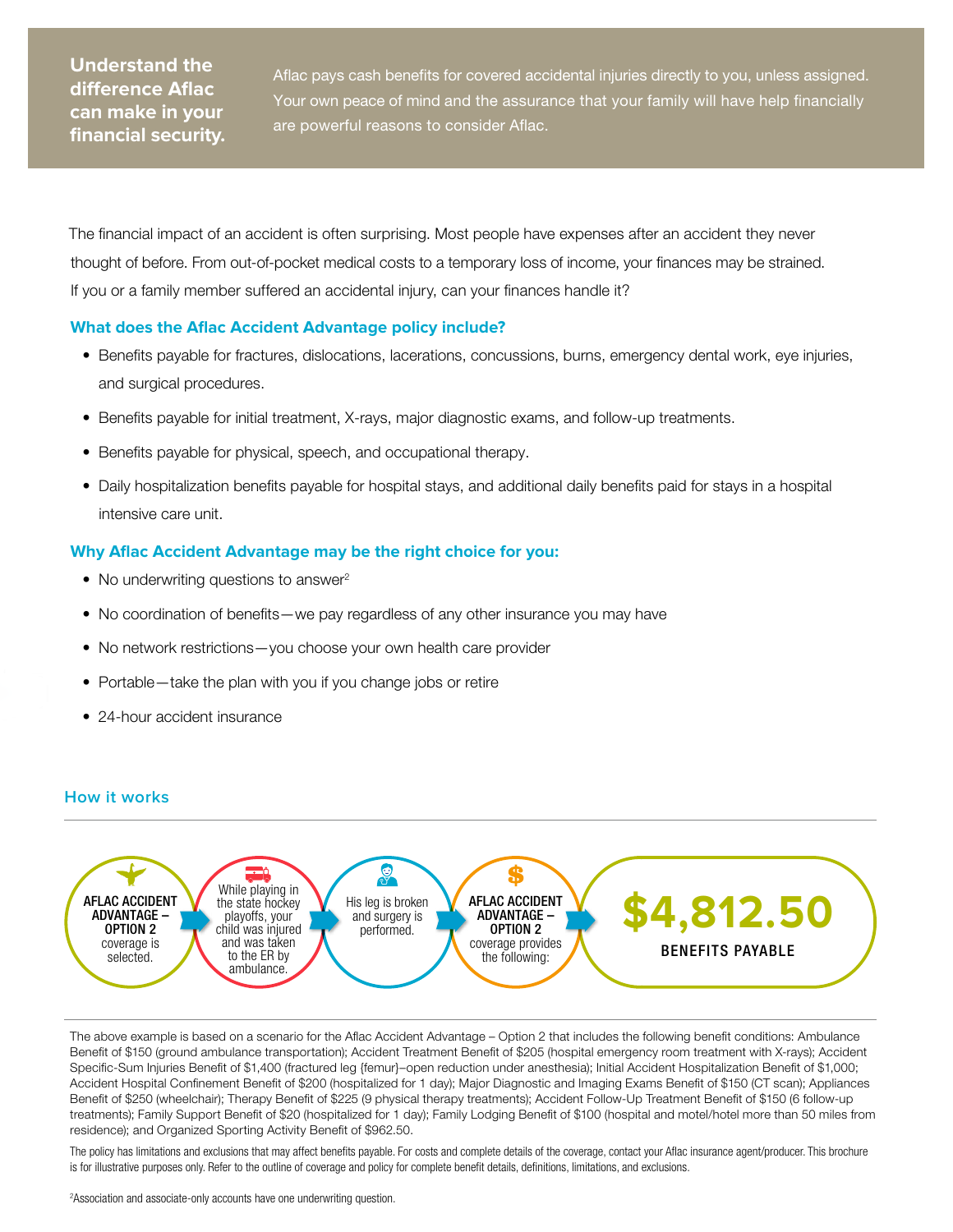# **AFLAC ACCIDENT ADVANTAGE** – OPTION 2 BENEFIT OVERVIEW

| <b>BENEFIT NAME</b>                                                               | <b>BENEFIT AMOUNT</b>                                                                                                                                                                                                                                                                                                                                                                                                                                                                                                                                                                                                                                                                                                                                                                                               |  |  |
|-----------------------------------------------------------------------------------|---------------------------------------------------------------------------------------------------------------------------------------------------------------------------------------------------------------------------------------------------------------------------------------------------------------------------------------------------------------------------------------------------------------------------------------------------------------------------------------------------------------------------------------------------------------------------------------------------------------------------------------------------------------------------------------------------------------------------------------------------------------------------------------------------------------------|--|--|
| INITIAL ACCIDENT HOSPITALIZATION BENEFIT                                          | \$1,000 when admitted for a hospital confinement of at least 18 hours or \$1,500 when admitted<br>directly to an intensive care unit of a hospital for a covered accident, per calendar year, per covered<br>person                                                                                                                                                                                                                                                                                                                                                                                                                                                                                                                                                                                                 |  |  |
| <b>ACCIDENT HOSPITAL CONFINEMENT BENEFIT</b>                                      | \$200 per day, up to 365 days per covered accident, per covered person                                                                                                                                                                                                                                                                                                                                                                                                                                                                                                                                                                                                                                                                                                                                              |  |  |
| <b>INTENSIVE CARE UNIT CONFINEMENT BENEFIT</b>                                    | Additional \$400 per day for up to 15 days, per covered accident, per covered person                                                                                                                                                                                                                                                                                                                                                                                                                                                                                                                                                                                                                                                                                                                                |  |  |
| <b>ACCIDENT TREATMENT BENEFIT</b>                                                 | Payable once per 24-hour period and only once per covered accident, per covered person<br>Hospital emergency room with X-ray: \$205<br>Hospital emergency room without X-ray: \$175<br>Office or facility (other than a hospital emergency room) with X-ray: \$155<br>Office or facility (other than a hospital emergency room) without X-ray: \$125                                                                                                                                                                                                                                                                                                                                                                                                                                                                |  |  |
| <b>AMBULANCE BENEFIT</b>                                                          | \$150 ground ambulance transportation or \$1,000 air ambulance transportation                                                                                                                                                                                                                                                                                                                                                                                                                                                                                                                                                                                                                                                                                                                                       |  |  |
| <b>BLOOD/PLASMA/PLATELETS BENEFIT</b>                                             | \$100 once per covered accident, per covered person                                                                                                                                                                                                                                                                                                                                                                                                                                                                                                                                                                                                                                                                                                                                                                 |  |  |
| <b>MAJOR DIAGNOSTIC AND IMAGING EXAMS BENEFIT</b>                                 | \$150 per calendar year, per covered person                                                                                                                                                                                                                                                                                                                                                                                                                                                                                                                                                                                                                                                                                                                                                                         |  |  |
| <b>ACCIDENT FOLLOW-UP TREATMENT BENEFIT</b>                                       | \$25 for one treatment per day (up to a max of 6 treatments), per covered accident, per covered person                                                                                                                                                                                                                                                                                                                                                                                                                                                                                                                                                                                                                                                                                                              |  |  |
| <b>THERAPY BENEFIT</b>                                                            | \$25 for one treatment per day (up to a max of 10 treatments), per covered accident, per covered person                                                                                                                                                                                                                                                                                                                                                                                                                                                                                                                                                                                                                                                                                                             |  |  |
|                                                                                   | Benefits are payable for the medical appliances listed below:                                                                                                                                                                                                                                                                                                                                                                                                                                                                                                                                                                                                                                                                                                                                                       |  |  |
| <b>APPLIANCES BENEFIT</b>                                                         | Back brace: \$250<br>Wheelchair: \$250<br>Walker: \$50<br>Body jacket: \$250<br>Leg brace: \$75<br>Walking boot: \$50<br>Crutches: \$50<br>Cane: \$25<br>Knee scooter: \$250<br>Payable once per covered accident, per covered person                                                                                                                                                                                                                                                                                                                                                                                                                                                                                                                                                                               |  |  |
| <b>PROSTHESIS BENEFIT</b>                                                         | \$500 once per covered accident, per covered person                                                                                                                                                                                                                                                                                                                                                                                                                                                                                                                                                                                                                                                                                                                                                                 |  |  |
| <b>PROSTHESIS REPAIR OR REPLACEMENT BENEFIT</b>                                   | \$500 once per covered person, per lifetime                                                                                                                                                                                                                                                                                                                                                                                                                                                                                                                                                                                                                                                                                                                                                                         |  |  |
| <b>REHABILITATION FACILITY BENEFIT</b>                                            | \$100 per day                                                                                                                                                                                                                                                                                                                                                                                                                                                                                                                                                                                                                                                                                                                                                                                                       |  |  |
| <b>HOME MODIFICATION BENEFIT</b>                                                  | \$2,000 once per covered accident, per covered person                                                                                                                                                                                                                                                                                                                                                                                                                                                                                                                                                                                                                                                                                                                                                               |  |  |
| <b>ACCIDENT SPECIFIC-SUM INJURIES BENEFITS</b><br><b>ACCIDENTAL-DEATH BENEFIT</b> | Pays benefits for the treatments listed below:<br>DISLOCATIONS \$75-\$3,000<br><b>EMERGENCY DENTAL WORK</b><br>Broken tooth repaired with crown  \$300<br><b>SKIN GRAFTS  50% of the burns benefit</b><br>Broken tooth resulting in extraction \$100<br>amount paid for the burn involved<br><b>PARALYSIS</b><br><b>EYE INJURIES</b><br>Removal of foreign body by a physician\$50<br><b>LACERATIONS</b><br>SURGICAL PROCEDURES  \$175-\$1,000<br>Not requiring sutures\$25<br><b>MISCELLANEOUS SURGICAL</b><br>Less than 5 centimeters \$50<br>PROCEDURES \$100-\$250<br>At least 5 cm but not more than 15 cm, \$200<br>PAIN MANAGEMENT (NON-SURGICAL)<br>Over 15 centimeters \$400<br>FRACTURES\$100-\$2,750<br>CONCUSSION (brain) \$100<br>Common-Carrier<br><b>Hazardous Activity</b><br><b>Other Accident</b> |  |  |
| <b>INSURED</b><br><b>SPOUSE</b><br><b>CHILD</b>                                   | Accident<br>Accident<br>\$100,000<br>\$25,000<br>\$10,000<br>\$100,000<br>\$25,000<br>\$10,000<br>\$15,000<br>\$5,000<br>\$10,000                                                                                                                                                                                                                                                                                                                                                                                                                                                                                                                                                                                                                                                                                   |  |  |
| <b>ACCIDENTAL-DISMEMBERMENT BENEFIT</b>                                           | \$250-\$25,000                                                                                                                                                                                                                                                                                                                                                                                                                                                                                                                                                                                                                                                                                                                                                                                                      |  |  |
| <b>FAMILY SUPPORT BENEFIT</b>                                                     | \$20 per day (up to 30 days), per covered accident                                                                                                                                                                                                                                                                                                                                                                                                                                                                                                                                                                                                                                                                                                                                                                  |  |  |
| ORGANIZED SPORTING ACTIVITY BENEFIT                                               | Additional 25% of the benefits payable, limited to \$1,000 per policy, per calendar year                                                                                                                                                                                                                                                                                                                                                                                                                                                                                                                                                                                                                                                                                                                            |  |  |
| <b>CONTINUATION OF COVERAGE BENEFIT</b>                                           | Waives all monthly premiums for up to two months, if conditions are met                                                                                                                                                                                                                                                                                                                                                                                                                                                                                                                                                                                                                                                                                                                                             |  |  |
| <b>TRANSPORTATION BENEFIT</b>                                                     | \$400 per round trip, up to 3 round trips per calendar year, per covered person                                                                                                                                                                                                                                                                                                                                                                                                                                                                                                                                                                                                                                                                                                                                     |  |  |
| <b>FAMILY LODGING BENEFIT</b>                                                     | \$100 per night, up to 30 days per covered accident                                                                                                                                                                                                                                                                                                                                                                                                                                                                                                                                                                                                                                                                                                                                                                 |  |  |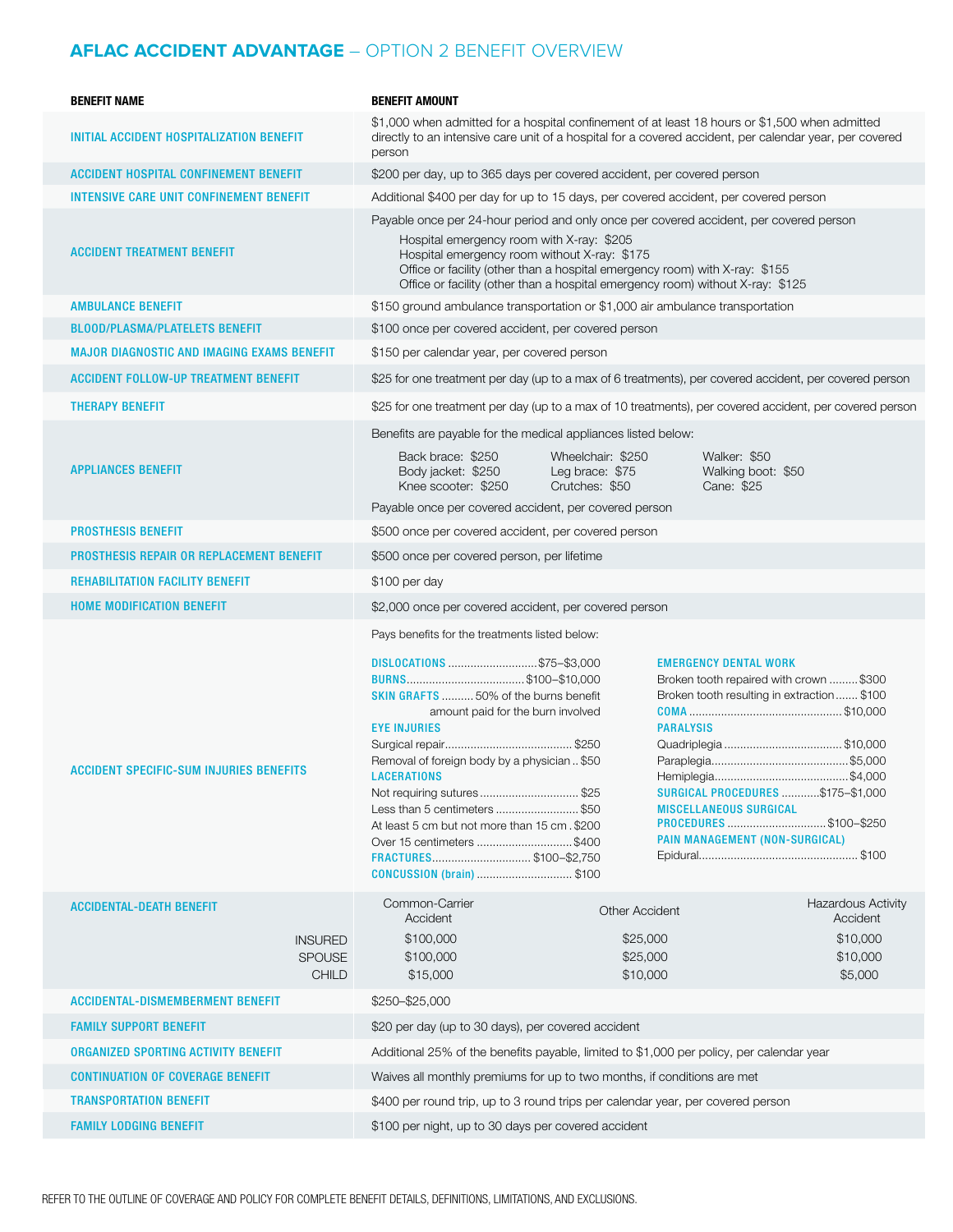# **ACCIDENTAL MEANS-ONLY COVERAGE**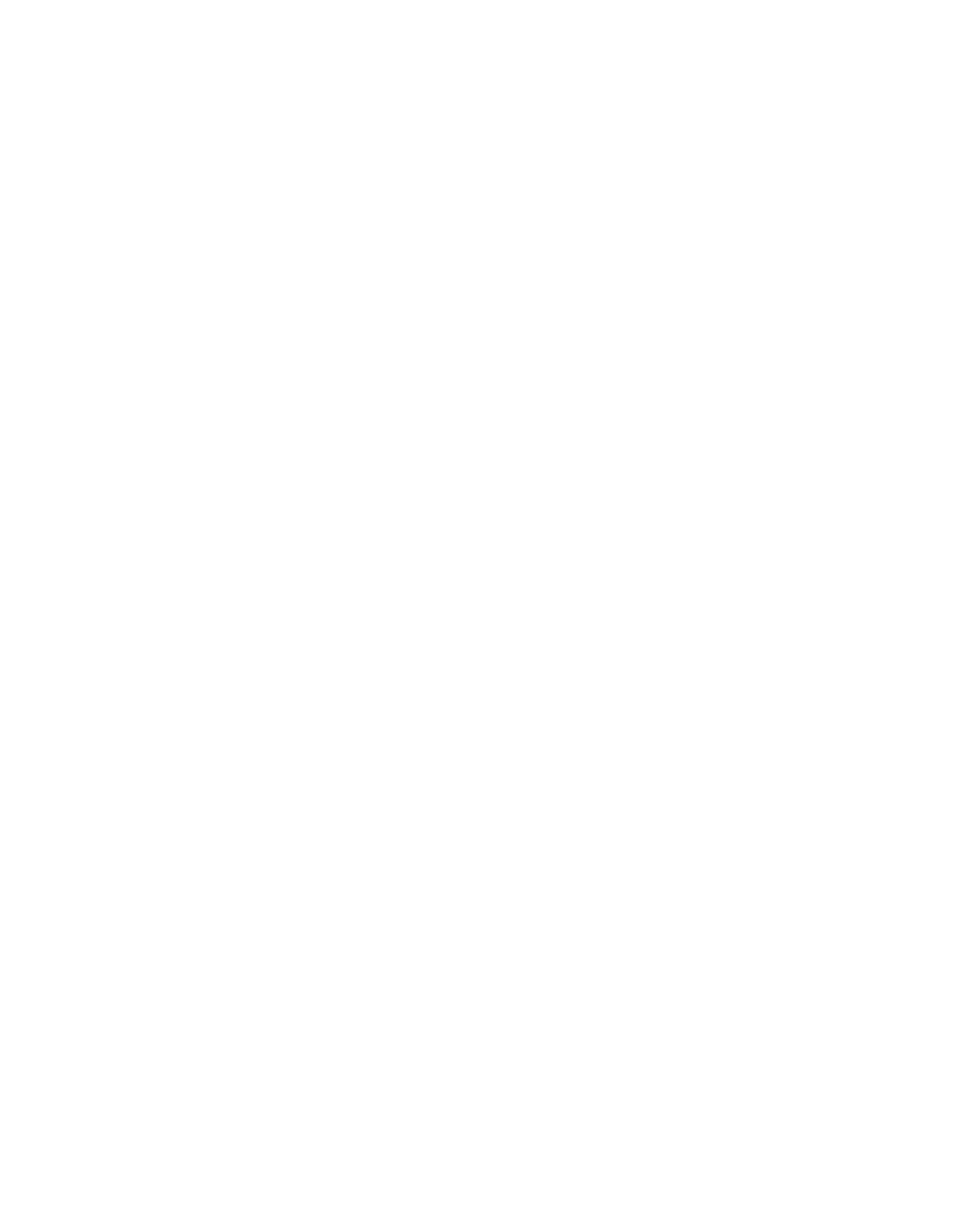#### American Family Life Assurance Company of Columbus (herein referred to as Aflac) Worldwide Headquarters • 1932 Wynnton Road Columbus, Georgia 31999 1.800.99.AFLAC (1.800.992.3522)

This is a supplement to health insurance. It is not a substitute for essential health benefits or minimum essential coverage as defined in federal law.

#### ACCIDENTAL MEANS-ONLY COVERAGE

#### THE POLICY PROVIDES LIMITED BENEFITS.

#### BENEFITS PROVIDED ARE SUPPLEMENTAL AND NOT INTENDED TO COVER ALL MEDICAL EXPENSES.

#### OUTLINE OF COVERAGE

#### This IS NOT A MEDICARE SUPPLEMENT policy. If you are eligible for Medicare, review the Guide to Health Insurance for People With Medicare available from Aflac.

- (1) Read Your Policy Carefully. This outline of coverage provides a very brief description of the important features of the coverage. This is not the insurance contract and only the actual policy provisions will control. The policy itself sets forth in detail the rights and obligations of both you and Aflac. It is, therefore, important that you READ YOUR POLICY CAREFULLY!
- (2) Accident-Only coverage is designed to provide, to persons insured, coverage for certain losses resulting from a covered accident ONLY, subject to any limitations contained in the policy. Coverage is not provided for basic hospital, basic medical-surgical, or major medical expenses.
- (3) Benefits. Aflac will pay the following benefits as applicable if a Covered Person's Accidental-Death, Dismemberment, or Accidental Injury is caused by a covered accident that occurs on or off the job. A covered Accidental-Death, Dismemberment, or Accidental Injury must also occur while coverage is in force and is subject to the Limitations and Exclusions. Treatment or confinement in a U.S. government Hospital does not require a charge for benefits to be payable.

#### HOSPITAL BENEFITS:

INITIAL ACCIDENT HOSPITALIZATION BENEFIT: Aflac will pay \$1,000 when a Covered Person is admitted for a Hospital Confinement of at least 18 hours for treatment of Accidental Injuries sustained in a covered accident or Aflac will pay \$1,500 if a Covered Person is admitted directly to an Intensive Care Unit of a Hospital for treatment for Accidental Injuries sustained in a covered accident. This benefit is payable only once per Period of Hospital Confinement (including Intensive Care Unit confinement) and only once per Calendar Year, per Covered Person. Hospital Confinements must start within 30 days of the accident.

ACCIDENT HOSPITAL CONFINEMENT BENEFIT: Aflac will pay \$200 per day when a Covered Person is admitted for a Hospital Confinement of at least 18 hours for treatment of Accidental Injuries sustained in a covered accident. Aflac will pay this benefit up to 365 days per covered accident, per Covered Person. Hospital Confinements must start within 30 days of the accident. The Accident Hospital Confinement Benefit and the Rehabilitation Facility Benefit will not be paid on the same day. The highest eligible benefit will be paid.

INTENSIVE CARE UNIT CONFINEMENT BENEFIT: Aflac will pay an additional \$400 for each day a Covered Person receives the Accident Hospital Confinement Benefit and is confined and charged for a room in an Intensive Care Unit for treatment of Accidental Injuries sustained in a covered accident. This Intensive Care Unit Confinement Benefit is payable for up to 15 days per covered accident, per Covered Person. Hospital Confinements must start within 30 days of the accident.

#### SERVICE BENEFITS:

ACCIDENT TREATMENT BENEFIT: Aflac will pay the applicable amount shown below when a Covered Person receives treatment for Accidental Injuries sustained in a covered accident. This benefit is payable for treatment received under the care of a Physician at a(n):

| Hospital Emergency Room with X-Ray                                         | \$205 |
|----------------------------------------------------------------------------|-------|
| Hospital Emergency Room without X-Ray                                      | \$175 |
| Office or facility (other than a Hospital<br>Emergency Room) with X-Ray    | \$155 |
| Office or facility (other than a Hospital<br>Emergency Room) without X-Ray | \$125 |

Treatment must be received within 72 hours of the accident for benefits to be payable. This benefit is payable once per 24 hour period and only once per covered accident, per Covered Person.

Form A36025CA A36225CA.1 AMBULANCE BENEFIT: Aflac will pay \$150 when a Covered Person requires ambulance transportation to a Hospital for Accidental Injuries sustained in a covered accident. Ambulance transportation must be within 72 hours of the covered accident.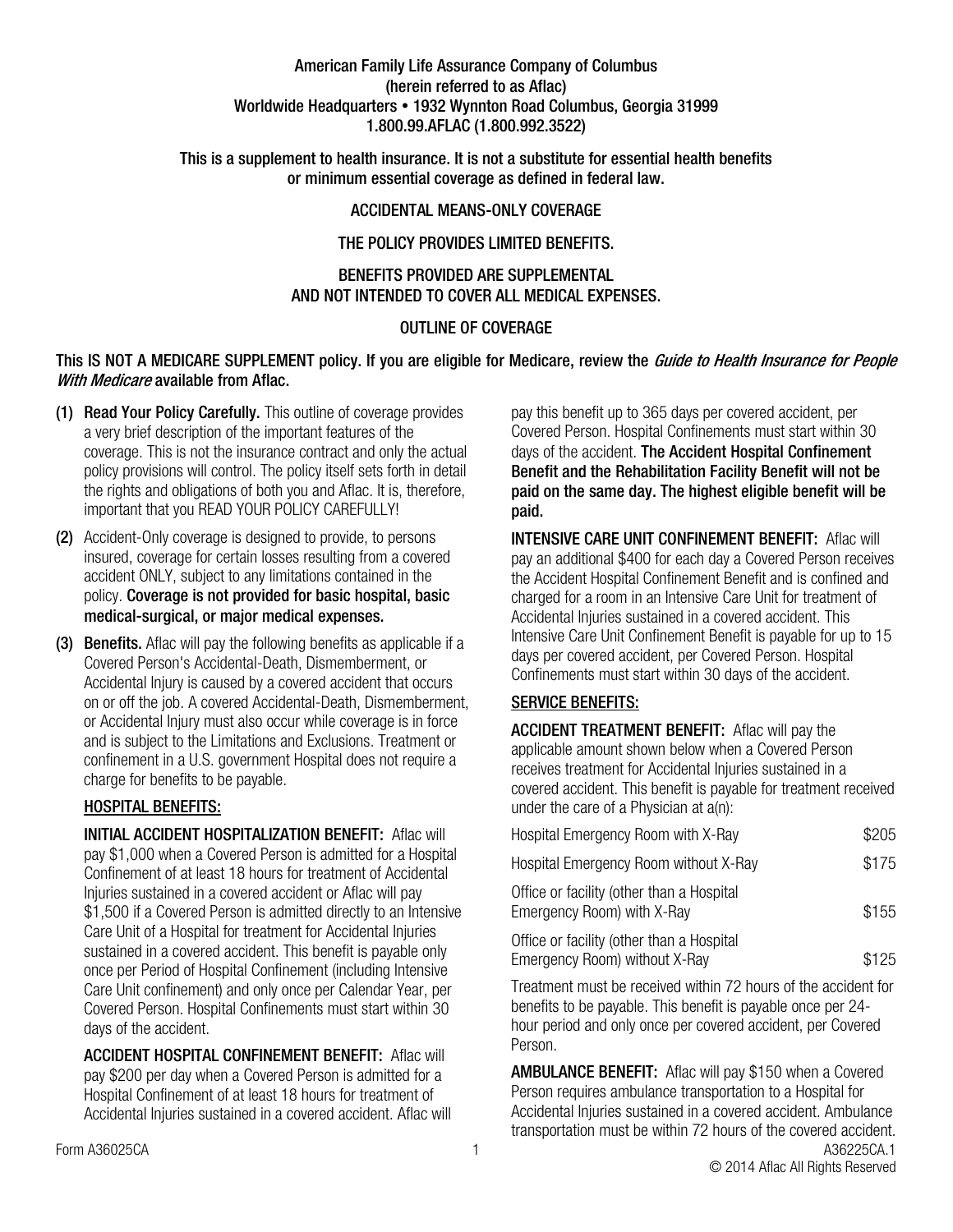Aflac will pay \$1,000 when a Covered Person requires transportation provided by an air ambulance for Accidental Injuries sustained in a covered accident. A licensed professional ambulance company must provide the ambulance service. If the provider of service does not receive payment for services provided from any other source, and provided the benefit under this policy has not been paid, we will directly reimburse such provider of service.

BLOOD/PLASMA/PLATELETS BENEFIT: Aflac will pay \$100 when a Covered Person receives blood/plasma and/or platelets for the treatment of Accidental Injuries sustained in a covered accident. This benefit does not pay for immunoglobulins and is payable only one time per covered accident, per Covered Person.

MAJOR DIAGNOSTIC AND IMAGING EXAMS BENEFIT: Aflac will pay \$150 when a Covered Person requires one of the following exams for Accidental Injuries sustained in a covered accident and a charge is incurred: computerized tomography (CT scan), computerized axial tomography (CAT), magnetic resonance imaging (MRI), or electroencephalography (EEG). These exams must be performed in a Hospital, Medical Diagnostic Imaging Center, a Physician's office, or an Ambulatory Surgical Center. This benefit is limited to one payment per Calendar Year, per Covered Person. No lifetime maximum.

#### AFTER CARE SERVICES:

ACCIDENT FOLLOW-UP TREATMENT BENEFIT: Aflac will pay \$25 per day when a Covered Person receives treatment for Accidental Injuries sustained in a covered accident and later requires additional treatment over and above treatment administered in the first 72 hours following the accident. Aflac will pay for one treatment per day for up to a maximum of six treatments per covered accident, per Covered Person. The treatment must begin within 30 days of the covered accident or discharge from the Hospital. Treatments must be received under the care of a Physician. This benefit is payable for acupuncture when furnished by a licensed certified acupuncturist. The Accident Follow-Up Benefit is not payable for the same days that the Therapy Benefit is paid.

THERAPY BENEFIT: Aflac will pay \$25 per therapy treatment when a Covered Person receives treatment for Accidental Injuries sustained in a covered accident and later a Physician advises the Covered Person to seek treatment from a licensed Occupational, Physical, or Speech Therapist. Occupational, physical, or speech therapy must be for Accidental Injuries sustained in a covered accident and must start within 30 days of the covered accident or discharge from the Hospital. Aflac will pay for one treatment per day for up to a maximum of ten treatments per covered accident, per Covered Person. The treatment must take place within six months after the accident. The Therapy Benefit is not payable for the same days that the Accident Follow-Up Treatment Benefit is paid.

**APPLIANCES BENEFIT:** Aflac will pay the applicable amount shown below when a Covered Person receives a medical appliance, prescribed by a Physician, as an aid in personal locomotion, for Accidental Injuries sustained in a covered accident. Benefits are payable for the following types of appliances:

| Back brace   | \$250 |
|--------------|-------|
| Body jacket  | \$250 |
| Knee scooter | \$250 |
| Wheelchair   | \$250 |
| Leg brace    | \$75  |
| Crutches     | \$50  |
| Walker       | \$50  |
| Walking boot | \$50  |
| Cane         | \$25  |

This benefit is payable once per covered accident, per Covered Person.

PROSTHESIS BENEFIT: Aflac will pay \$500 when a Covered Person receives a Prosthetic Device, prescribed by a Physician, as a result of Accidental Injuries sustained in a covered accident. This benefit is not payable for repair or replacement of Prosthetic Devices, hearing aids, wigs, or dental aids to include false teeth. This benefit is payable once per covered accident, per Covered Person.

PROSTHESIS REPAIR OR REPLACEMENT BENEFIT: Aflac will pay \$500 when:

- 1. a Covered Person requires replacement of an existing Prosthetic Device for which benefits were previously paid under the Prosthesis Benefit. The replacement must occur 36 months or more after any previously paid Prosthesis Benefit, or
- 2. a Covered Person sustains damages, as a result of Accidental Injuries sustained in a covered accident, which require repair or replacement of an existing Prosthetic Device.

This benefit is not payable for hearing aids, wigs, or dental aids to include false teeth. This benefit is payable once per Covered Person, per lifetime.

REHABILITATION FACILITY BENEFIT: Aflac will pay \$100 per day when a Covered Person is admitted for a Hospital Confinement and is transferred to a bed in a Rehabilitation Facility for treatment of Accidental Injuries sustained in a covered accident and a charge is incurred. This benefit is limited to 30 days for each Covered Person per Period of Hospital Confinement and is limited to a Calendar Year maximum of 60 days. No lifetime maximum. The Rehabilitation Facility Benefit will not be payable for the same days that the Accident Hospital Confinement Benefit is paid. The highest eligible benefit will be paid.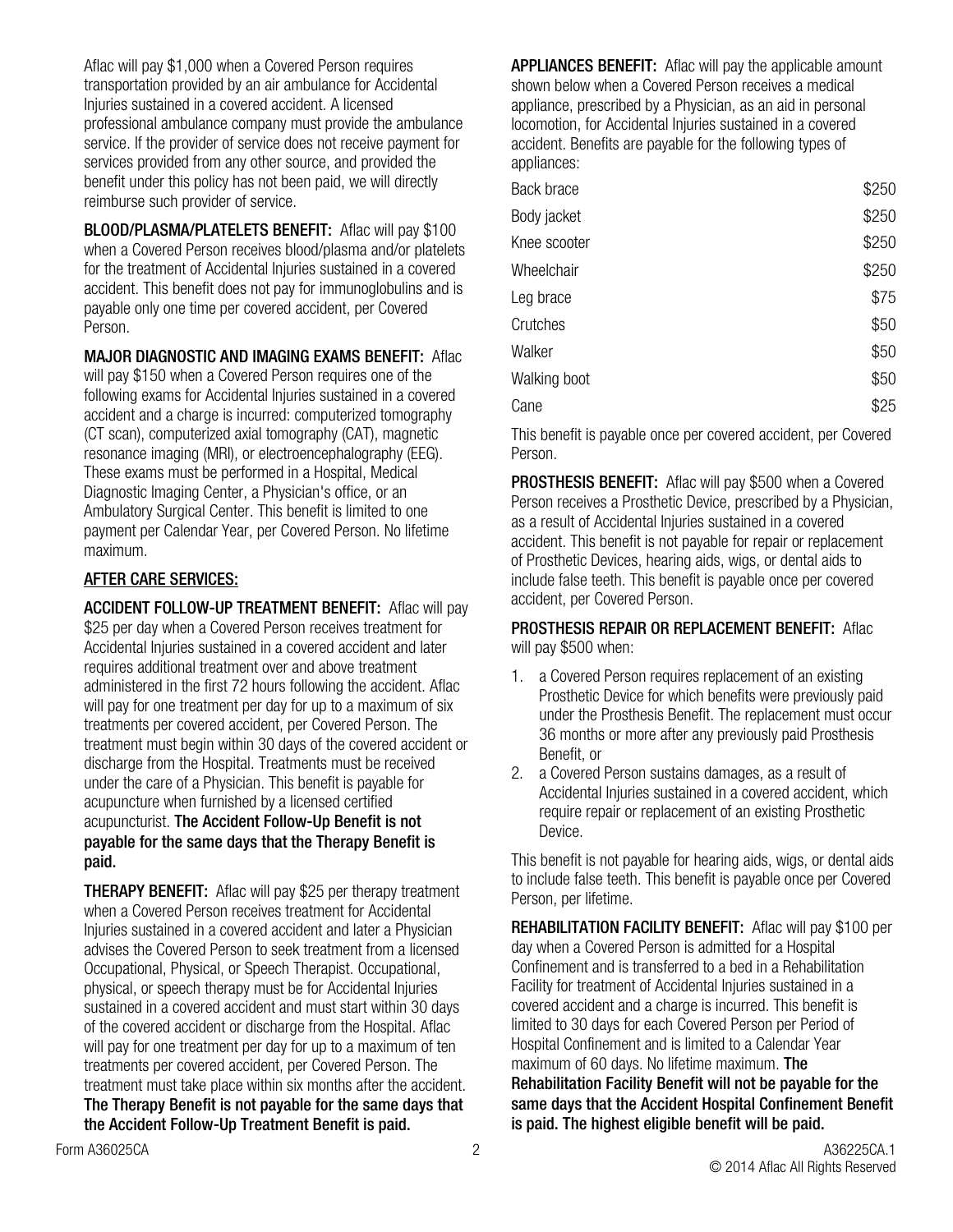**HOME MODIFICATION BENEFIT:** Aflac will pay \$2,000 for a home modification aid when a Covered Person suffers a Catastrophic Loss in a covered accident. This benefit is payable once per covered accident, per Covered Person.

ACCIDENT SPECIFIC-SUM INJURIES BENEFITS: When a Covered Person receives treatment under the care of a Physician for Accidental Injuries sustained in a covered accident, Aflac will pay specified benefits ranging from \$25– \$10,000 for dislocations, burns, skin grafts, eye injuries, lacerations, fractures, concussion, emergency dental work, coma, paralysis, surgical procedures, miscellaneous surgical procedures and pain management. See policy for specific amounts payable.

### ACCIDENTAL-DEATH & DISMEMBERMENT BENEFITS:

ACCIDENTAL-DEATH BENEFIT: Aflac will pay the applicable lump-sum benefit indicated below for an Accidental-Death. Accidental-Death must occur as a result of an Accidental Injury sustained in a covered accident and must occur within 90 days of such accident.

Named Insured or Spouse-

| Common-Carrier Accident            | \$100,000 |
|------------------------------------|-----------|
| Other Accident                     | \$25,000  |
| <b>Hazardous Activity Accident</b> | \$10,000  |
| Child-                             |           |
| Common-Carrier Accident            | \$15,000  |
| Other Accident                     | \$10,000  |
| <b>Hazardous Activity Accident</b> | \$5.000   |

Aflac will pay an additional 25 percent of the Accidental-Death Benefit when two or more Accidental-Deaths occur in the same covered accident. Accidental-Death must occur as a result of an Accidental Injury sustained in a covered accident and must occur within 90 days of such accident.

In the event of the Accidental-Death of a covered Spouse or Dependent Child, Aflac will pay you the applicable lumpsum benefit indicated above. If you are disqualified from receiving the benefit by operation of law, then the benefit will be paid to the deceased Covered Person's estate unless Aflac has paid the benefit before receiving notice of your disqualification.

In the event of your Accidental-Death, Aflac will pay the applicable lump-sum benefit indicated above for your Accidental-Death to the beneficiary named in the application for the policy unless you subsequently changed your beneficiary. If you changed your beneficiary, then Aflac will pay this benefit to the beneficiary named in your last change of beneficiary request of record. If any beneficiary is a minor child, then any benefits payable to such minor beneficiary will not be paid until a guardian for the financial estate of the minor is appointed by the court or such beneficiary reaches the age of majority as defined by applicable state law. If any beneficiary is disqualified

from receiving the benefit by operation of law, then the benefit will be paid as though that beneficiary died before you unless Aflac has paid the benefit before receiving notice of the beneficiary's disqualification. If a beneficiary dies before you do, the interest of that beneficiary terminates. If a beneficiary does not survive you by 15 days, then the benefit will be paid as though the beneficiary died before you unless Aflac has paid the benefit before receiving notice of the beneficiary's death. If no beneficiary survives you, Aflac will pay the benefit to your estate.

ACCIDENTAL-DISMEMBERMENT BENEFIT: Aflac will pay the applicable lump-sum benefit indicated below for Dismemberment. Dismemberment must occur as a result of an Accidental Injury sustained in a covered accident and must occur within 90 days of such accident. If a Covered Person does not qualify for the Accidental-Dismemberment Benefit but loses (with or without reattachment) at least one joint of a finger or toe, other than the first interphalangeal joint, we will pay the Partial Dismemberment Benefit.

Named Insured or Spouse-

| Dismemberment or complete loss<br>of, with or without reattachment: |          |
|---------------------------------------------------------------------|----------|
| Both arms and both legs                                             | \$25,000 |
| Two eyes, feet, hands, arms or<br>legs                              | \$25,000 |
| One eye, foot, hand, arm, or leg                                    | \$6,250  |
| One or more fingers and/or one<br>or more toes                      | \$1,250  |
| Partial Dismemberment of finger or<br>toe                           | \$600    |
| Child-                                                              |          |
| Dismemberment or complete loss<br>of, with or without reattachment: |          |
| Both arms and both legs<br>Two eyes, feet, hands, arms or           | \$7,500  |
| legs                                                                | \$7,500  |
| One eye, foot, hand, arm, or leg                                    | \$1,875  |
| One or more fingers and/or one<br>or more toes                      | \$500    |
| Partial Dismemberment of finger or<br>toe                           | \$250    |

Only the highest single benefit per Covered Person will be paid for Dismemberment. Benefits will be paid only once per Covered Person, per covered accident. If death and Dismemberment result from the same accident, only the Accidental-Death Benefit will be paid.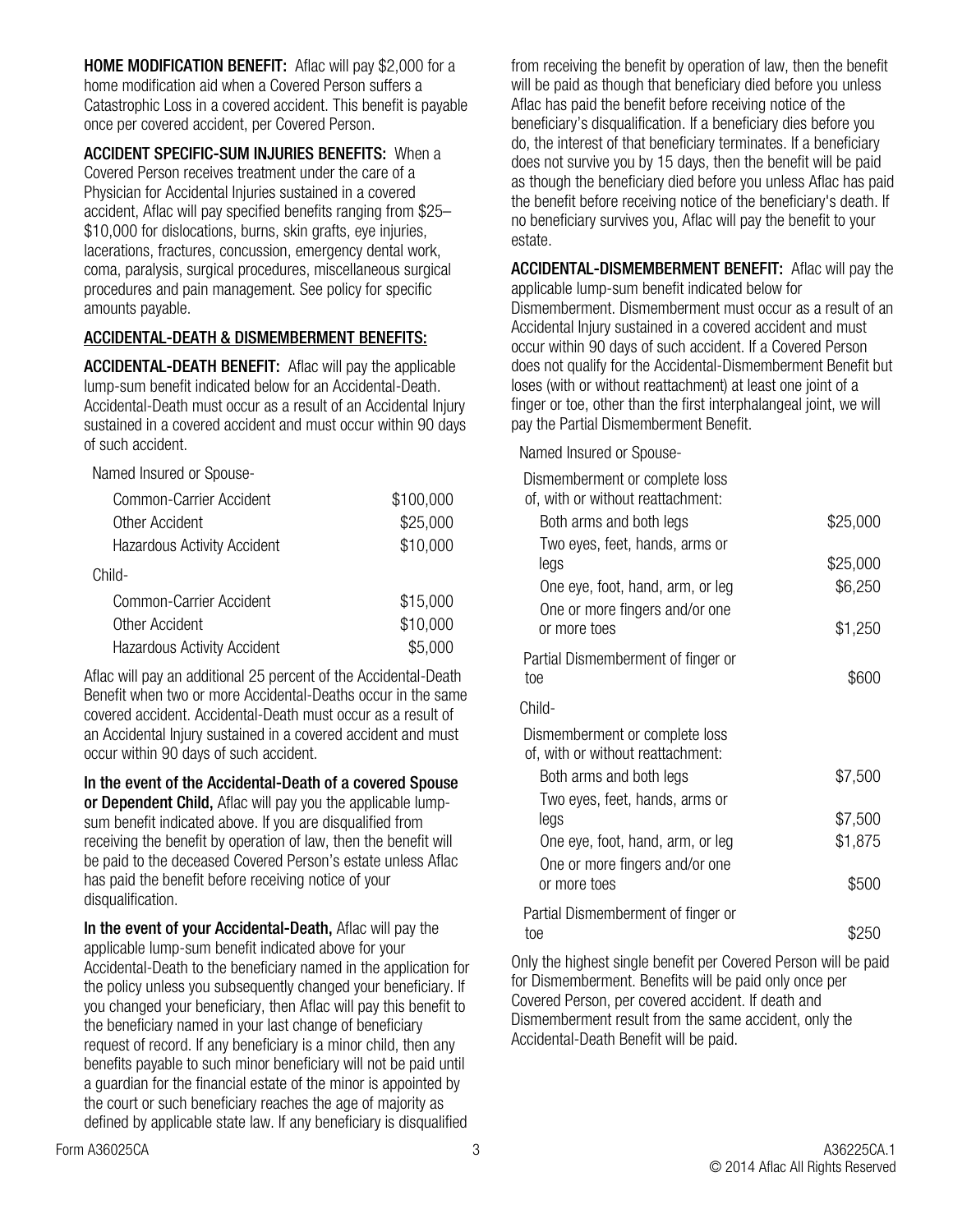#### ADDITIONAL BENEFITS:

**FAMILY SUPPORT BENEFIT:** Aflac will pay \$20 for each day a Covered Person qualifies for benefits under the Accident Hospital Confinement Benefit. Aflac will pay this benefit up to 30 days per covered accident.

ORGANIZED SPORTING ACTIVITY BENEFIT: Aflac will pay an additional 25 percent of the benefits payable when a Covered Person receives treatment for Accidental Injuries sustained in a covered accident while participating in an Organized Sporting Activity. This benefit is not payable for Accidental Injuries that are caused by or occur as a result of a Covered Person's participating in any sport or sporting activity for wage, compensation, or profit, including officiating or coaching; or racing any type vehicle in an organized event. This benefit is limited to \$1,000 per policy, per Calendar Year.

CONTINUATION OF COVERAGE BENEFIT: Aflac will waive all monthly premiums due for the policy and riders, if any, for up to two months if you meet all of the following conditions:

- 1. Your policy has been in force for at least six months;
- 2. We have received premiums for at least six consecutive months;
- 3. Your premiums have been paid through payroll deduction and you leave your employer for any reason;
- 4. You or your employer notifies us in writing within 30 days of the date your premium payments cease because of your leaving employment; and
- 5. You re-establish premium payments through: (a) your new employer's payroll deduction process or (b) direct payment to Aflac.

You will again become eligible to receive this benefit after:

- 1. You re-establish your premium payments through payroll deduction for a period of at least six months, and
- 2. We receive premiums for at least six consecutive months.

#### "Payroll deduction" means your premium is remitted to Aflac for you by your employer through a payroll deduction process.

TRANSPORTATION BENEFIT: Aflac will pay \$400 per round trip to a Hospital when a Covered Person requires Hospital Confinement for medical treatment due to an Accidental Injury sustained in a covered accident.

Aflac will also pay \$400 per round trip when a covered Dependent Child requires Hospital Confinement for medical treatment due to an Accidental Injury sustained in a covered accident if commercial travel (plane, train, or bus) is necessary and such Dependent Child is accompanied by any Extended Family member.

This benefit is not payable for transportation to any Hospital located within a 50-mile radius of the site of the accident or residence of the Covered Person. The local attending Physician must prescribe the treatment requiring Hospital Confinement, and the treatment must not be available locally. This benefit is payable for up to three round trips per Calendar Year, per Covered Person. This benefit is not payable for transportation by ambulance or air ambulance to the Hospital.

FAMILY LODGING BENEFIT: Aflac will pay \$100 per night for one motel/hotel room for a member(s) of the Extended Family that accompanies a Covered Person who is admitted for a Hospital Confinement for the treatment of Accidental Injuries sustained in a covered accident. This benefit is payable only during the same period of time the injured Covered Person is confined to the Hospital. The Hospital and motel/hotel must be more than 50 miles from the residence of the Covered Person. This benefit is limited to one motel/hotel room per night and is payable up to 30 days per covered accident.

### (4) Optional Benefit

#### Additional Accidental-Death Benefit Rider: (Series A36050) Applied For:  $\Box$ Yes  $\Box$ No

EXCEPTIONS, REDUCTIONS AND LIMITATIONS OF THE RIDER: Aflac will not pay benefits under the rider for an Accidental-Death that is caused by or occurs as a result of a Hazardous Activity Accident. Refer to your policy for additional Limitations and Exclusions.

ACCIDENTAL-DEATH BENEFIT: Aflac will pay the applicable lump-sum benefit indicated below for an Accidental-Death. Accidental-Death must occur as a result of an Accidental Injury sustained in a covered accident and must occur within 90 days of such accident.

|                            | Named<br>Insured | Spouse   | Child   |
|----------------------------|------------------|----------|---------|
| Common-Carrier<br>Accident | \$35,000         | \$35,000 | \$7,000 |
| Other Accident             | 35,000           | 35,000   | 7,000   |

Aflac will pay an additional 25 percent of the Accidental-Death Benefit when two or more Accidental-Deaths occur in the same covered accident. Accidental-Death must occur as a result of an Accidental Injury sustained in a covered accident and must occur within 90 days of such accident.

In the event of the Accidental-Death of a covered Spouse, Domestic Partner, or Dependent Child, Aflac will pay you the applicable lump-sum benefit indicated above. If you are disqualified from receiving the benefit by operation of law, then the benefit will be paid to the deceased Covered Person's estate unless Aflac has paid the benefit before receiving notice of your disqualification.

Form A36025CA A36225CA.1 In the event of your Accidental-Death, Aflac will pay the applicable lump-sum benefit indicated above for your Accidental-Death to the beneficiary named in the application for the policy unless you subsequently changed your beneficiary. If you changed your beneficiary, then Aflac will pay this benefit to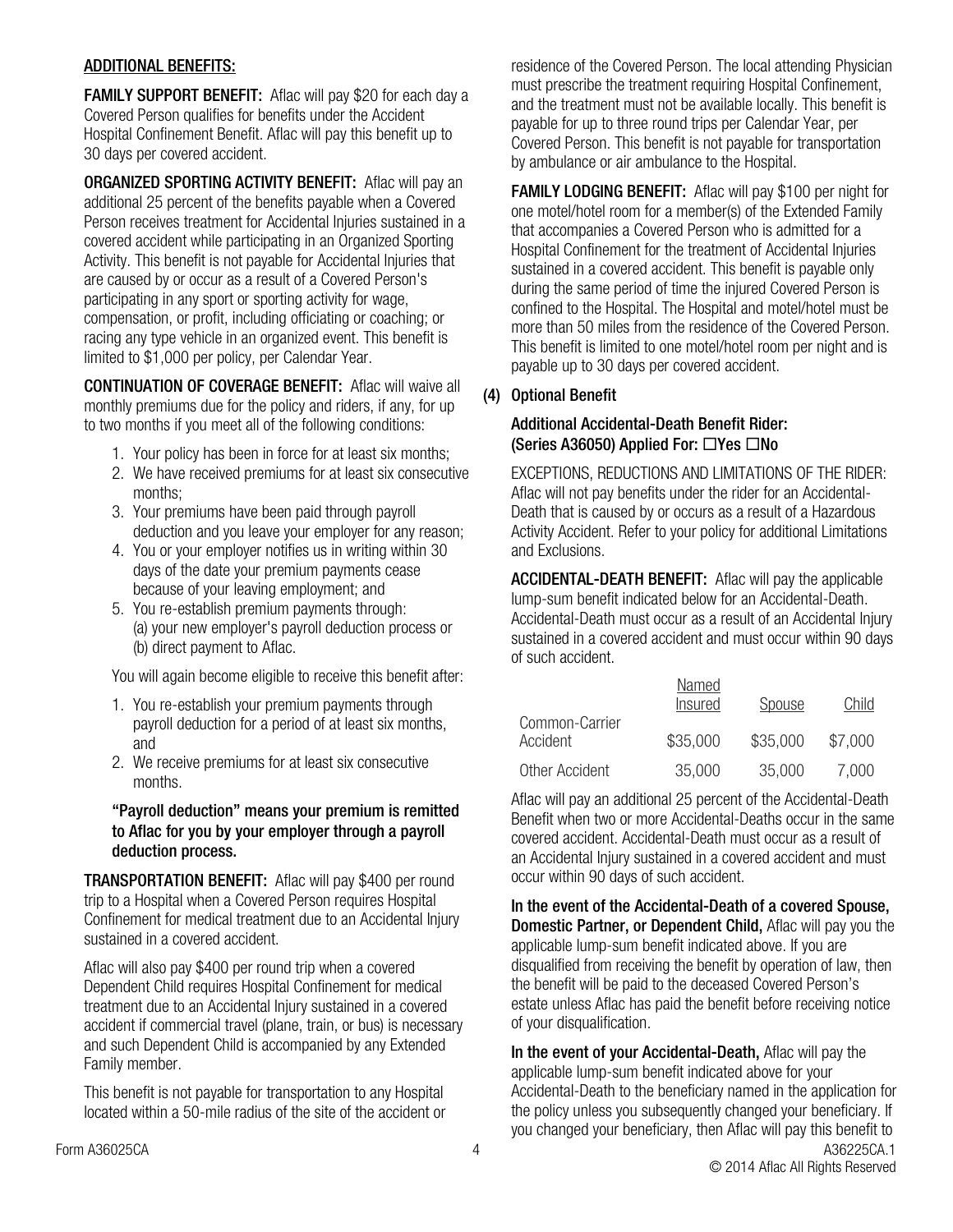the beneficiary named in your last change of beneficiary request of record. If any beneficiary is a minor child, then any benefits payable to such minor beneficiary will not be paid until a guardian for the financial estate of the minor is appointed by the court or such beneficiary reaches the age of majority as defined by applicable state law. If any beneficiary is disqualified from receiving the benefit by operation of law, then the benefit will be paid as though that beneficiary died before you unless Aflac has paid the benefit before receiving notice of the beneficiary's disqualification. If a beneficiary dies before you do, the interest of that beneficiary terminates. If a beneficiary does not survive you by 15 days, then the benefit will be paid as though the beneficiary died before you unless Aflac has paid the benefit before receiving notice of the beneficiary's death. If no beneficiary survives you, Aflac will pay the benefit to your estate.

The rider will terminate upon the earlier of the termination of the policy to which it is attached, your failure to pay premiums for the rider, or your death.

(5) Exceptions, Reductions and Limitations of the Policy:

Aflac will not pay benefits for services rendered by you or a member of the Extended Family of a Covered Person.

For any benefit to be payable, the Accidental Injury, treatment, or loss must occur on or after the Effective Date of coverage and while coverage is in force.

Aflac will not pay benefits for treatment or loss due to Sickness including (1) any bacterial, viral, or microorganism infection or infestation or any condition resulting from insect, arachnid, or other arthropod bites or stings; or (2) an error, mishap, or malpractice during medical, diagnostic, or surgical treatment or procedure for any Sickness.

Aflac will not pay benefits whenever a policyholder is determined to be a Specially Designated National or Blocked Person as defined by the Office of Foreign Assets Control (OFAC). Aflac will periodically check all policyholders against the list published by OFAC. If a policyholder is listed as a Specially Designated National or Blocked Person, the policy will be suspended and reported to OFAC.

Aflac will not pay benefits whenever fraud is committed in making a claim under the coverage with intent to deceive.

#### Aflac will not pay benefits for an Accidental Injury, treatment, or loss that is caused by or occurs as a result of a Covered Person's:

- Being exposed to war or any act of war, declared or undeclared, or actively serving in any of the armed forces or units auxiliary thereto, including the National Guard or Reserve;
- Being intoxicated or under the influence of alcohol, drugs, or any narcotic, unless administered on the advice of a Physician and taken according to the Physician's instructions (the term "intoxicated" refers to that condition as defined by the law of the jurisdiction in which the cause of the loss occurred);
- Being under the influence of any controlled substance (unless administered on the advice of a Physician and taken according to the Physician's instructions) or using hallucinatory drugs, or voluntary inhalation of gas;
- Participating in, or attempting to participate in, an illegal activity that is defined as a felony ("felony" is as defined by the law of the jurisdiction in which the activity takes place);
- Intentionally self-inflicting a bodily injury, or committing or attempting suicide, while sane or insane;
- Having cosmetic surgery or other elective procedures; or
- Having dental treatment except as a result of Accidental Injury.
- (6) Renewability. The policy is guaranteed-renewable for your lifetime by the timely payment of premiums at the rate in effect at the beginning of each term, except that we may discontinue or terminate the policy if you have performed an act or practice that constitutes fraud, or have made an intentional misrepresentation of material fact, relating in any way to the policy, including claims for benefits under the policy. Premium rates may be changed only if changed on all policies of the same form number and class in force in your state.
- (7) Premiums: Your Premium for the policy is:

|         | Annual | Semi-<br>annual | Quarterly | <b>Monthly</b> |
|---------|--------|-----------------|-----------|----------------|
| Policy: |        |                 |           |                |
| Rider:  | S.     |                 |           |                |
| Rider:  |        |                 |           |                |

RETAIN THIS OUTLINE OF COVERAGE FOR YOUR RECORDS. THIS OUTLINE OF COVERAGE IS ONLY A BRIEF SUMMARY OF YOUR POLICY. THE POLICY ITSELF SHOULD BE CONSULTED TO DETERMINE GOVERNING CONTRACTUAL PROVISIONS.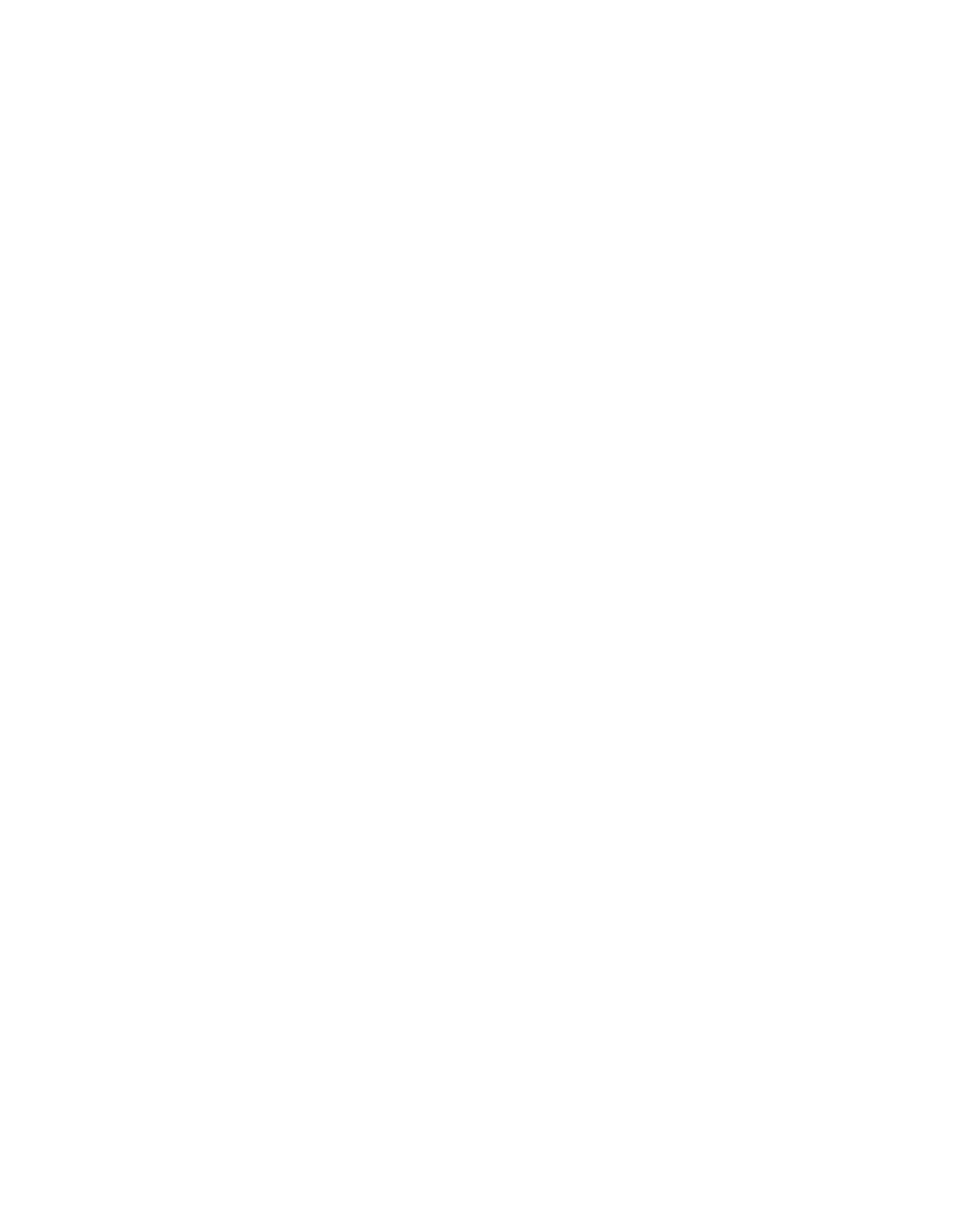# **TERMS YOU NEED TO KNOW**

ACCIDENTAL-DEATH: Death of a covered person caused by a covered accidental injury. See the limitations and exclusions for accidental injuries not covered by the policy.

**ACCIDENTAL INJURY:** A bodily injury caused directly by accidental means. See the limitations and exclusions for accidental injuries not covered by the policy.

CATASTROPHIC LOSS: An accidental injury that results in total and permanent or irrevocable loss of: the sight of one eye; the use of one hand/arm; or the use of one foot/leg.

COMMON-CARRIER ACCIDENT: An accident directly involving a common-carrier vehicle in which a covered person is a passenger at the time of the accident. A common-carrier vehicle is limited to only an airplane, train, bus, trolley, or boat that is duly licensed by a proper authority to transport persons for a fee, holds itself out as a public conveyance, and is operating on a posted regularly scheduled basis between predetermined points or cities at the time of the accident. A passenger is a person aboard or riding in a common-carrier vehicle other than (1) a pilot, driver, operator, officer, or member of the crew of such vehicle; (2) a person having any duties aboard such vehicle; or (3) a person giving or receiving any kind of training or instruction. A common-carrier accident does not include any hazardous activity accident or any accident directly involving private, on demand, or chartered transportation in which a covered person is a passenger at the time of the accident.

**COVERED PERSON:** Any person insured under the coverage type you applied for on the application: individual (named insured listed in the Policy Schedule), named insured/spouse only (named insured and spouse), one-parent family (named insured and dependent children), or two-parent family (named insured, spouse, and dependent children). Spouse is defined as the person to whom you are legally married and who is listed on your application. This includes the relationship created by a domestic partnership. Newborn children are automatically covered under the terms of the policy from the moment of birth. If individual or named insured/spouse only coverage is in force and you desire uninterrupted coverage for a newborn child, you must notify Aflac in writing within 31 days of the child's birth. Upon notification, Aflac will convert the policy to one-parent family or two-parent family coverage and advise you of the additional premium due, if any. Coverage provided under any one-parent family or two-parent family policy will continue to include any other dependent child, regardless of age, who is incapable of self-sustaining employment by reason of mental

retardation or physical handicap, and who became so incapacitated prior to age 26 and while covered under the policy. Dependent children are your natural children, stepchildren, or legally adopted children who are under age 26. Children born to your dependent children or children born to the dependent children of your spouse are not covered under the policy. A dependent child (including persons incapable of selfsustaining employment by reason of mental retardation or physical handicap) must be under age 26 at the time of application to be eligible for coverage.

**EFFECTIVE DATE:** The date(s) coverage begins as shown in the Policy Schedule or any attached endorsements or riders. The effective date is not the date you signed the application for coverage.

**HAZARDOUS ACTIVITY ACCIDENT:** An accident while a covered person is participating in sky diving, scuba diving, hang gliding, motorized vehicle racing, cave exploration, bungee jumping, parachuting, or mountain or rock climbing. A hazardous activity accident does not include any common-carrier accidents.

**HOSPITAL CONFINEMENT:** A stay of a covered person confined to a bed in a hospital for which a room charge is made. The hospital confinement must be on the advice of a physician and the result of a covered accidental injury. Confinement in a U.S. government hospital does not require a charge for benefits to be payable.

**ORGANIZED SPORTING ACTIVITY: A competition or supervised** organized practice for a competition. The competition must be governed by a set of written rules, be officiated by someone certified to act in that capacity, and overseen by a legal entity such as a public school system or sports conference. The legal entity must have a set of bylaws and competition must be on a regulation playing surface. Participation must be on an amateur basis. The organized sporting activity benefit is not payable for accidental injuries that are caused by or occur as a result of a covered person's participating in any sport or sporting activity for wage, compensation, or profit, including officiating or coaching; or racing any type vehicle in an organized event.

**OTHER ACCIDENT:** An accident that is not classified as either a common-carrier accident or a hazardous activity accident and that is not specifically excluded in the limitations and exclusions.

**SICKNESS:** An illness, disease, infection, or condition not caused by an accidental injury, occurring on or after the effective date of coverage and while coverage is in force.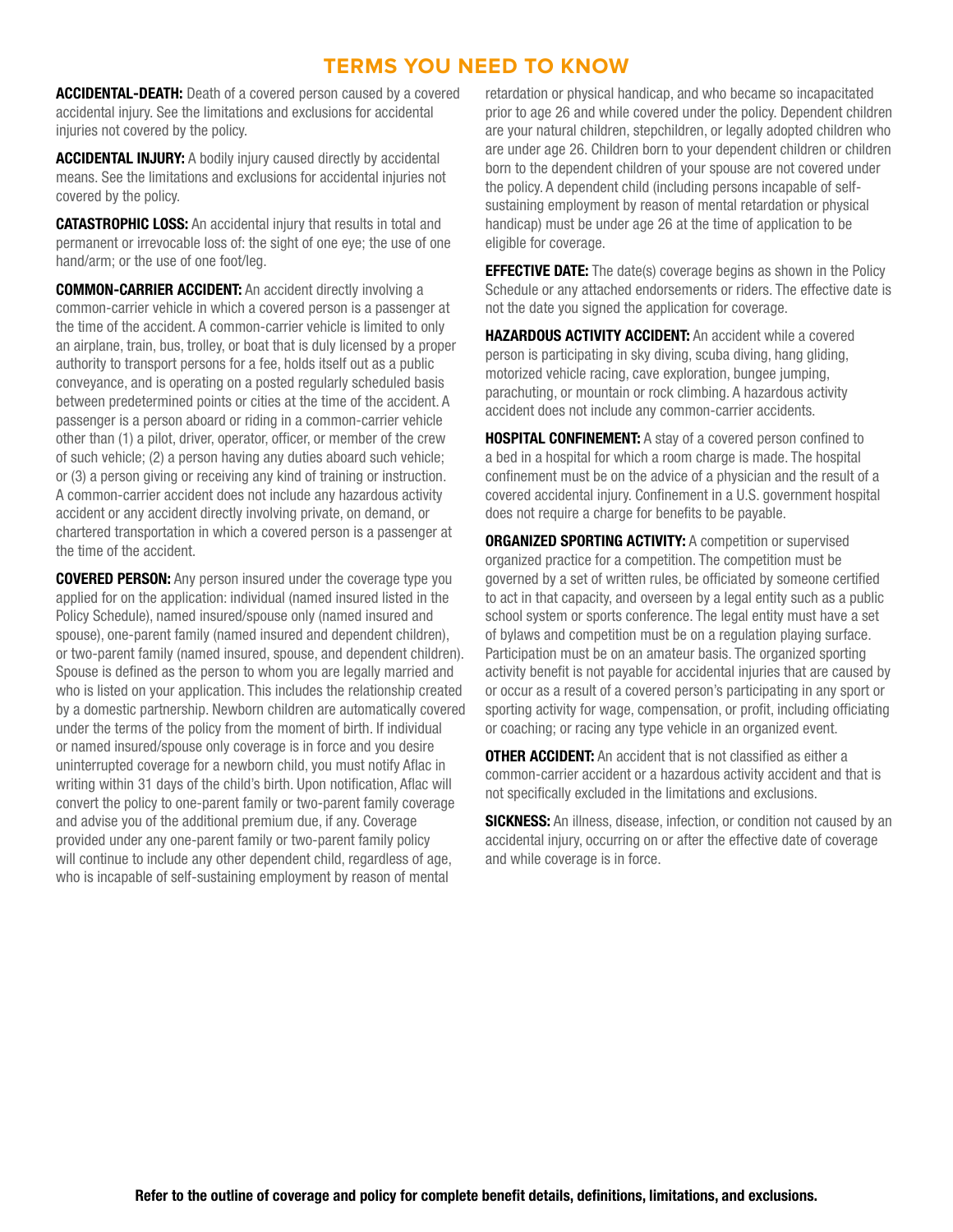# **ADDITIONAL INFORMATION**

An ambulatory surgical center does not include a physician's or dentist's office, clinic, or other such location.

The term hospital does not include any institution or part thereof used as a rehabilitation facility; a hospice unit, including any bed designated as a hospice bed or a swing bed; a transitional care unit; a convalescent home; a rest or nursing facility; an extended-care facility; a skilled nursing facility; a psychiatric unit; or a facility primarily affording custodial or educational care, care or treatment for persons suffering from mental disease or disorders, care for the aged, or care for persons addicted to drugs or alcohol.

The term hospital emergency room does not include urgent care centers.

The term rehabilitation facility does not include a hospice unit, including any bed designated as a hospice or a swing bed; a convalescent home; a rest or nursing facility; a psychiatric unit; an extended-care facility; a skilled nursing facility; or a facility primarily affording custodial or educational care, care or treatment for persons suffering from mental disease or disorders, care for the aged, or care for persons addicted to drugs or alcohol.

An occupational therapist, physical therapist, or speech therapist does not include you or a member of your extended family.

A physician does not include you or a member of your extended family, or anyone who normally resides in your home or residence.

Burns must be treated by a physician within 72 hours after a covered accident. If a covered person receives one or more skin grafts for a covered burn, we will pay a total of 50 percent of the burns benefit amount that we paid for the burn involved.

Dislocations must be diagnosed by a physician within 72 hours after the date of the accidental injury and require correction by a physician. It can be corrected by open or closed reduction. We will pay for no more than two dislocations per covered accident, per covered person. Benefits are payable for only the first dislocation of a joint. If a dislocation is reduced with local or no anesthesia by a physician, we will pay 25 percent of the amount shown for the closed reduction dislocation.

Coma (where respiratory assistance is required) must have a duration of at least seven days. Coma does not include any medically induced coma.

Emergency dental work does not include false teeth such as dentures, bridges, veneers, partials, crowns, or implants. We will pay for no more than one emergency dental work benefit per covered accident, per covered person.

Fractures must be diagnosed by a physician within 14 days after the date of the accidental injury and require correction by a physician. It can be corrected by open or closed reduction. We will pay for no more than two fractures per covered accident, per covered person. For the closed reduction for chip fractures and other fractures not reduced by open or closed reduction, we will pay 25 percent of the benefit amount shown in the policy.

Lacerations must be repaired within 72 hours after the accident and repaired under the attendance of a physician. A laceration resulting from an open fracture will not be payable under the laceration benefit.

Paralysis must be confirmed by the attending physician. The duration of the paralysis must be a minimum of 30 days. This benefit will be payable once per covered person.

Surgical procedures must be performed within one year of a covered accident. Two or more surgical procedures performed through the same incision will be considered one operation, and benefits will be paid based upon the most expensive procedure.

A miscellaneous surgical procedures benefit is only payable for one miscellaneous surgical procedure, per 24-hour period, even though more than one surgical procedure may be performed.

When a covered person is prescribed, receives, and incurs a charge for an epidural administered into the spine for pain management in a hospital or a physician's office for accidental injuries sustained in a covered accident, we will pay a pain management benefit amount. This benefit is not payable for an epidural administered during a surgical procedure. This benefit is payable no more than twice per covered accident, per covered person.